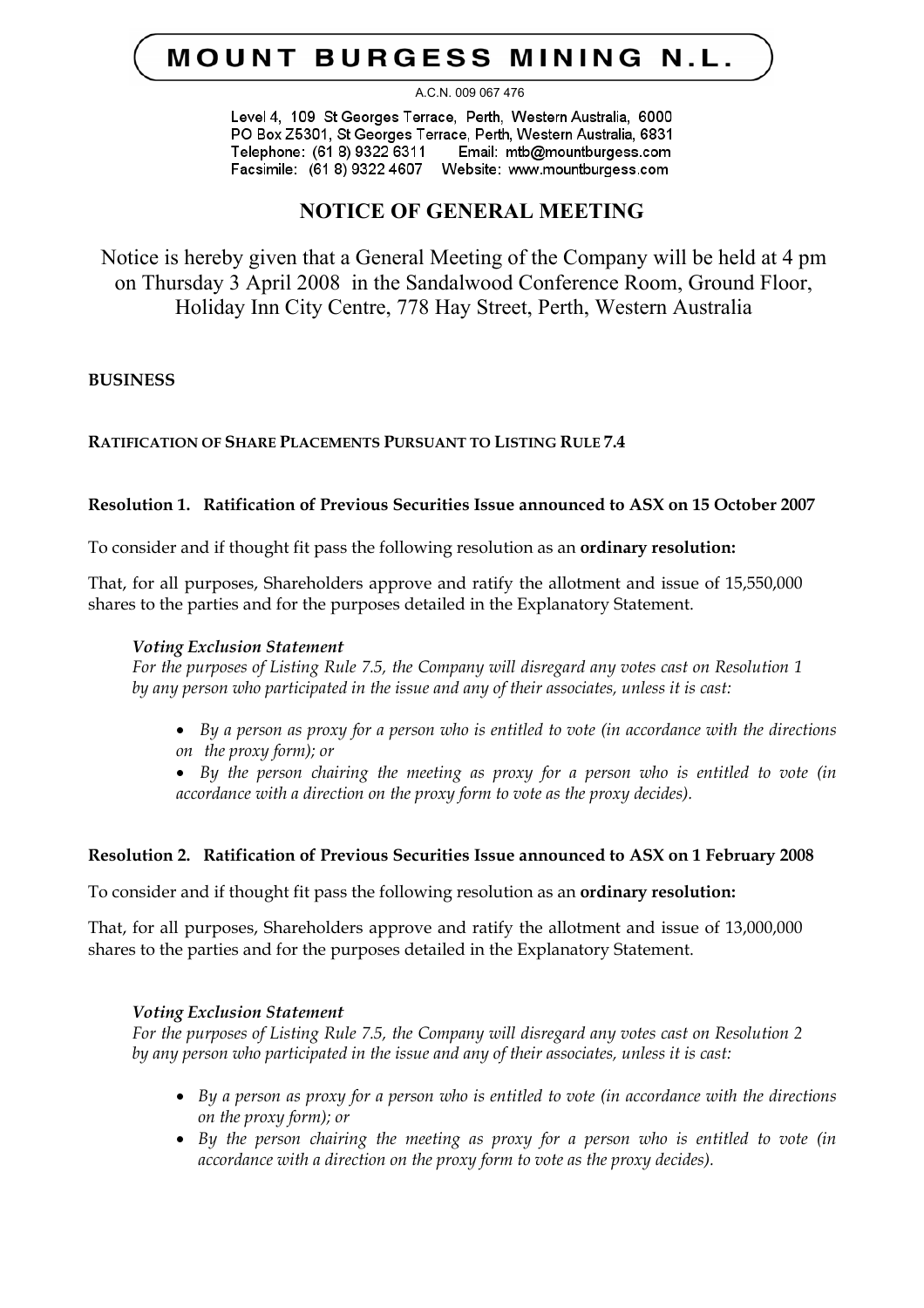#### **Explanatory Statement**

The accompanying Explanatory Statement forms part of this Notice of General Meeting and should be read in conjunction with it.

### **Proxies**

Please note that:

- (a) a Shareholder entitled to attend and vote at the General Meeting is entitled to appoint a proxy;
- (b) a proxy need not be a member of the Company
- (c) a Shareholder may appoint a body corporate or an individual as its proxy;
- (d) a body corporate appointed as a Shareholder's proxy may appoint an individual as its representative to exercise any of the powers that the body may exercise as the Shareholder's proxy; and
- (e) Shareholders entitled to cast two or more votes may appoint two proxies and may specify the proportion of number of votes each proxy is appointed to exercise, but where the proportion or number is not specified, each proxy may exercise half of the votes.

The enclosed proxy form provides further details on appointing proxies and lodging proxy forms. If a shareholder appoints a body corporate as its proxy and the body corporate wishes to appoint an individual as its representative, a certificate of appointment of corporate representative should be completed and lodged in the manner specified below.

The Proxy Form (and any Power of Attorney under which it is signed) must be sent or delivered, or sent by facsimile to either the Company's Registered Office, Level 4, l09 St Georges Terrace, Perth, Western Australia, 6000 (Facsimile: ++ 61 8 9322 4607) or the offices of Advanced Share Registry Services, 110 Stirling Highway, Nedlands, Western Australia 6009. Please note that all Proxy Forms must be received at either of the above addresses not later than 48 hours before the commencement of the meeting. i.e. 4 p.m. on 1 April W.S.T. Any Proxy Form received after that time will not be valid for the scheduled meeting.

# **Voting Entitlements**

In accordance with Regulation 7.11.37 and 7.11.38 of the Corporations Regulations 2001, the Board has determined that a person's entitlement to vote at the General Meeting will be the entitlement of that person set out in the register of Shareholders as at 4 p.m. WST on 1 April 2008. Accordingly, transactions registered after that time will be disregarded in determining Shareholders' entitlement to attend and vote at the General Meeting

# **Corporate Representative**

Any corporate Shareholder who has appointed a person to act as its corporate representative at the General Meeting should provide that person with a certificate or letter executed in accordance with the Corporations Act authorising him or her to act as that company's representative. The authority may be sent to the Company or its share registry in advance of the General Meeting or handed in at the General Meeting when registering as a corporate representative.

By Order of the Board of Directors

Jan Fowerk

**Company Secretary**  Mount Burgess Mining N.L. 25 February 2008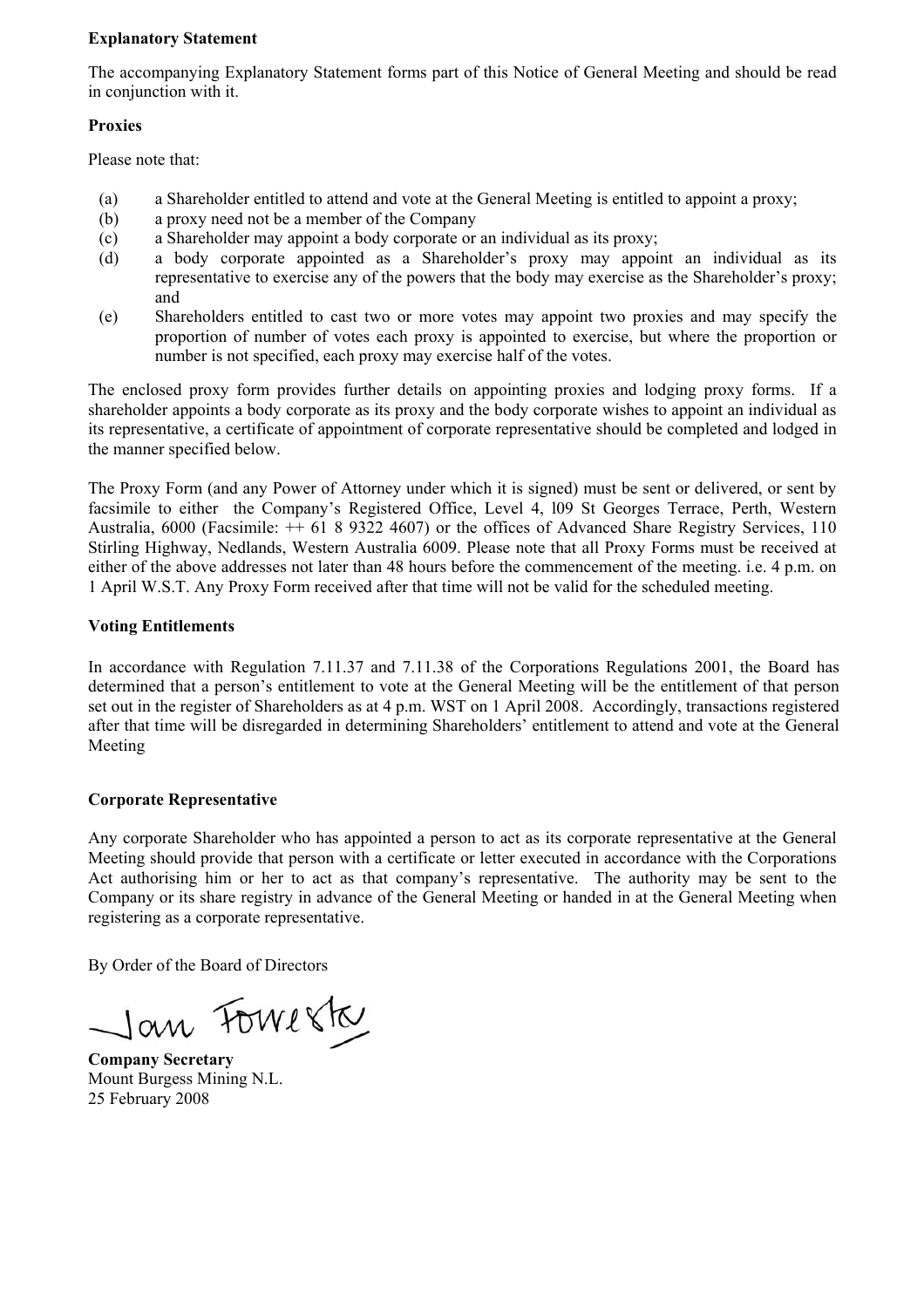#### **EXPLANATORY STATEMENT**

This Explanatory Statement is provided to the shareholders of Mount Burgess Mining N.L. pursuant to and in satisfaction of the Listing Rules. This Explanatory Statement is intended to be read in conjunction with the Notice of Meeting.

#### **RESOLUTION 1.**

### **Ratification of Previous Securities Issues**

Listing Rule 7.1 imposes a limit on the number of equity securities (eg shares or options to subscribe for shares) which a company can issue without shareholder approval. In general terms the limit is that a company may not, without shareholder approval issue in any 12 month period, equity securities which are more than 15% of:

The number of fully paid ordinary shares on issue 12 months before the issue plus

The number of fully paid ordinary shares issued in that 12 months under an exception contained in Listing Rule 7.2 or with Shareholder approval.

Equity securities which are issued under an exception contained in Listing Rule 7.2 or with Shareholder approval do not reduce the number of shares that may be issued by the Company under Listing Rule 7.1

Shareholder approval can be obtained either before or after the equity securities are issued.

Listing Rule 7.4 states that an issue by a company of equity securities made without approval under Listing Rule 7.1 is treated as having been made with approval for the purpose of Listing Rule 7.1 if the issue did not breach Listing Rule 7.1 when made and the company's members subsequently approve it.

Under Resolution 1 the Company seeks approval from Shareholders for, and ratification of, the previous issue of equity securities as set out below and confirms that the issue did not breach the Company's 15% placement capacity at that time. Pursuant to Listing Rule 7.5 the Company provides the following information.

| <b>Resolution 1 - Ratification of Issue of Fully Paid Ordinary Shares announced to</b> |              |                      |  |
|----------------------------------------------------------------------------------------|--------------|----------------------|--|
| ASX on 15 October 2007                                                                 |              |                      |  |
| <b>Allottee</b>                                                                        | <b>Issue</b> | <b>No. of Shares</b> |  |
|                                                                                        | Price        |                      |  |
| Rask Pty Ltd                                                                           | 7.5 cents    | 1,000,000            |  |
| <b>Buell Pty Ltd</b>                                                                   | 7.5 cents    | 500,000              |  |
| Scottish Caledonian Pty Ltd                                                            | 7.5 cents    | 500,000              |  |
| <b>Citicorp Nominees</b>                                                               | 7.5 cents    | 1,100,000            |  |
| Walpole St Andrew Nominees Ltd                                                         | 7.5 cents    | 400,000              |  |
| Cameron Murray                                                                         | 7.5 cents    | 200,000              |  |
| Hilton Coghlan                                                                         | 7.5 cents    | 100,000              |  |
| Ramachandran Kumar                                                                     | 7.5 cents    | 50,000               |  |
| Equity Trustees Ltd (Lowell Resources Fund)                                            | 7.5 cents    | 800,000              |  |
| Green Frog Nominees Pty Ltd                                                            | 7.5 cents    | 1,000,000            |  |
| Pasuri Capital Pty Ltd                                                                 | 7.5 cents    | 800,000              |  |
| Coldstream Investment Holdings Pty Ltd                                                 | 7.5 cents    | 600,000              |  |
| Reginald Keene                                                                         | 7.5 cents    | 700,000              |  |
| State One Nominees Pty Ltd                                                             | 7.5 cents    | 6,000,000            |  |
| Holdex Nominees Pty Ltd                                                                | 7.5 cents    | 1,000,000            |  |
| Pacific International Petroleum Pty Ltd                                                | 7.5 cents    | 300,000              |  |
| Cen Pty Ltd                                                                            | 7.5 cents    | 250,000              |  |
| Jerd Pty Ltd                                                                           | 7.5 cents    | 250,000              |  |
| <b>TOTAL ISSUE</b>                                                                     |              | 15,550,000           |  |

None of the allottees named above are related parties.

Shares issued from this placement rank parri passu with existing shares.

The Company is applying funds raised in the above placement towards working capital, metallurgical test work, surveying, geophysical surveys, geochemical sampling and drilling etc at both its Kihabe Base Metals Project in Botswana and the Tsumkwe Diamond and Base Metal Project in Namibia.

The Board believes that the ratification of this issue is beneficial for the Company. The Board recommends Shareholders vote in favour of Resolution 1 as it allows the Company to ratify the above issue of Shares and retain the flexibility to issue the maximum number of equity securities permitted under Listing Rule 7.1 without shareholder approval.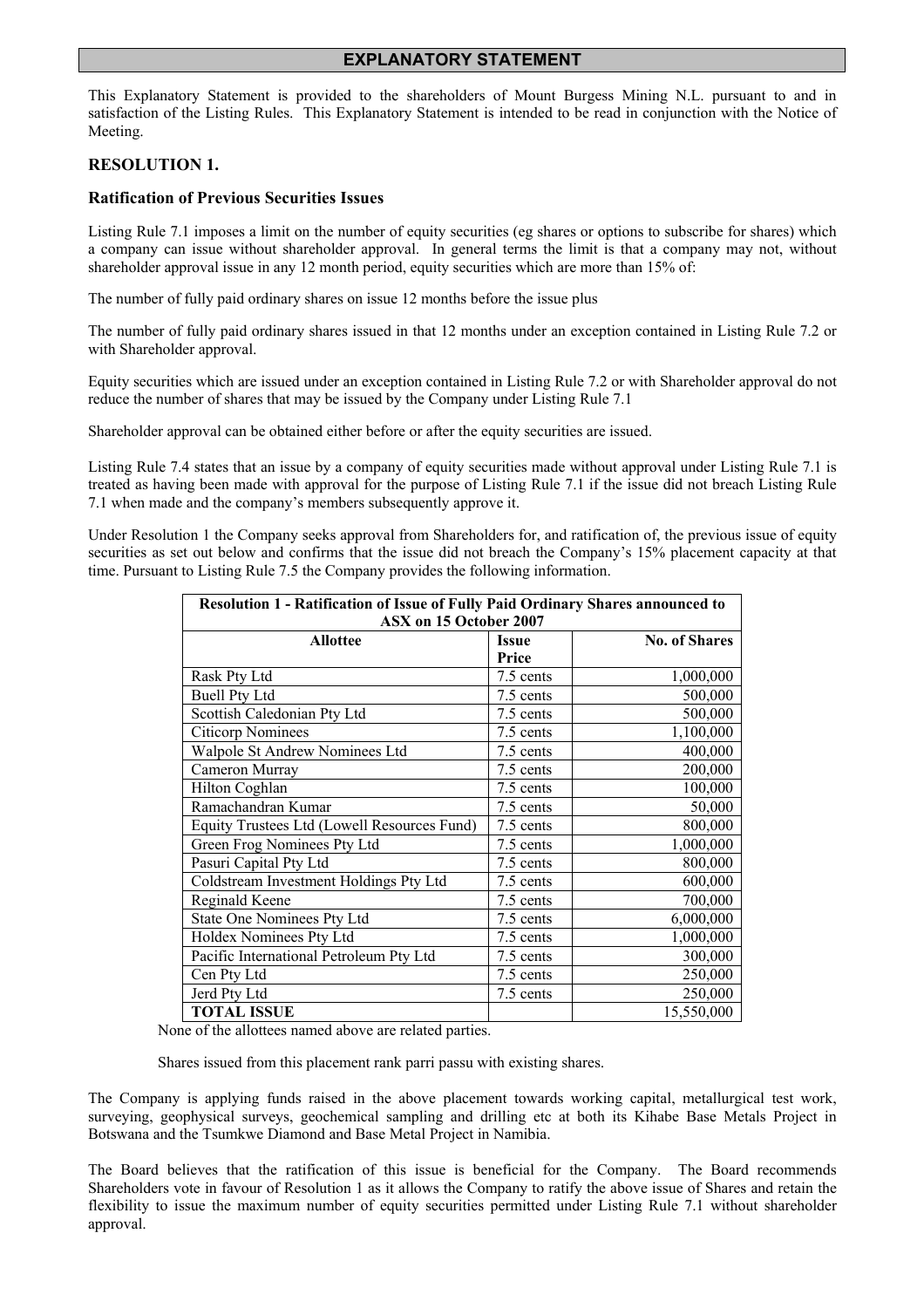#### **RESOLUTION 2.**

#### **Ratification of Previous Securities Issues**

Listing Rule 7.1 imposes a limit on the number of equity securities (eg shares or options to subscribe for shares) which a company can issue without shareholder approval. In general terms the limit is that a company may not, without shareholder approval issue in any 12 month period, equity securities which are more than 15% of:

The number of fully paid ordinary shares on issue 12 months before the issue plus

The number of fully paid ordinary shares issued in that 12 months under an exception contained in Listing Rule 7.2 or with Shareholder approval.

Equity securities which are issued under an exception contained in Listing Rule 7.2 or with Shareholder approval do not reduce the number of shares that may be issued by the Company under Listing Rule 7.1

Shareholder approval can be obtained either before or after the equity securities are issued.

Listing Rule 7.4 states that an issue by a company of equity securities made without approval under Listing Rule 7.1 is treated as having been made with approval for the purpose of Listing Rule 7.1 if the issue did not breach Listing Rule 7.1 when made and the company's members subsequently approve it.

Under Resolution 2 the Company seeks approval from Shareholders for, and ratification of, the previous issue of equity securities as set out below and confirms that the issue did not breach the Company's 15% placement capacity at that time. Pursuant to Listing Rule 7.5 the Company provides the following information.

| Resolution 2 - Ratification of Issue of Fully Paid Ordinary Shares announced to |                    |                      |  |  |
|---------------------------------------------------------------------------------|--------------------|----------------------|--|--|
| <b>ASX on 1 February 2008</b>                                                   |                    |                      |  |  |
| <b>Allottee</b>                                                                 | <b>Issue Price</b> | <b>No. of Shares</b> |  |  |
| State One Nominees Pty Ltd                                                      | 6 cents            | 4,250,000            |  |  |
| Trustees of RJ Davies SSAS                                                      | 6 cents            | 2,000,000            |  |  |
| Elinora Investments Pty Ltd                                                     | 6 cents            | 1,700,000            |  |  |
| Strata Drilling WA Pty Ltd                                                      | 6 cents            | 1,000,000            |  |  |
| Coldstream Investment Holdings Ltd                                              | 6 cents            | 1,000,000            |  |  |
| James Brearley Crest Nominees Ltd                                               | 6 cents            | 900,000              |  |  |
| Reginald Keene                                                                  | 6 cents            | 900,000              |  |  |
| <b>B.</b> M Coulson                                                             | 6 cents            | 500,000              |  |  |
| A G Stevens (Super A/C)                                                         | 6 cents            | 500,000              |  |  |
| <b>Citicorp Nominees</b>                                                        | 6 cents            | 250,000              |  |  |
| <b>TOTAL ISSUE</b>                                                              |                    | 13,000,000           |  |  |

None of the allottees named above are related parties.

Shares issued from this placement rank parri passu with existing shares.

The Company is applying funds raised in the above placement towards working capital, metallurgical test work, surveying, geophysical surveys, geochemical sampling and drilling etc at both its Kihabe Base Metals Project in Botswana and the Tsumkwe Diamond and Base Metal Project in Namibia.

The Board believes that the ratification of this issue is beneficial for the Company. The Board recommends Shareholders vote in favour of Resolution 2 as it allows the Company to ratify the above issue of Shares and retain the flexibility to issue the maximum number of equity securities permitted under Listing Rule 7.1 without shareholder approval.

 $\mathcal{L}_\text{max}$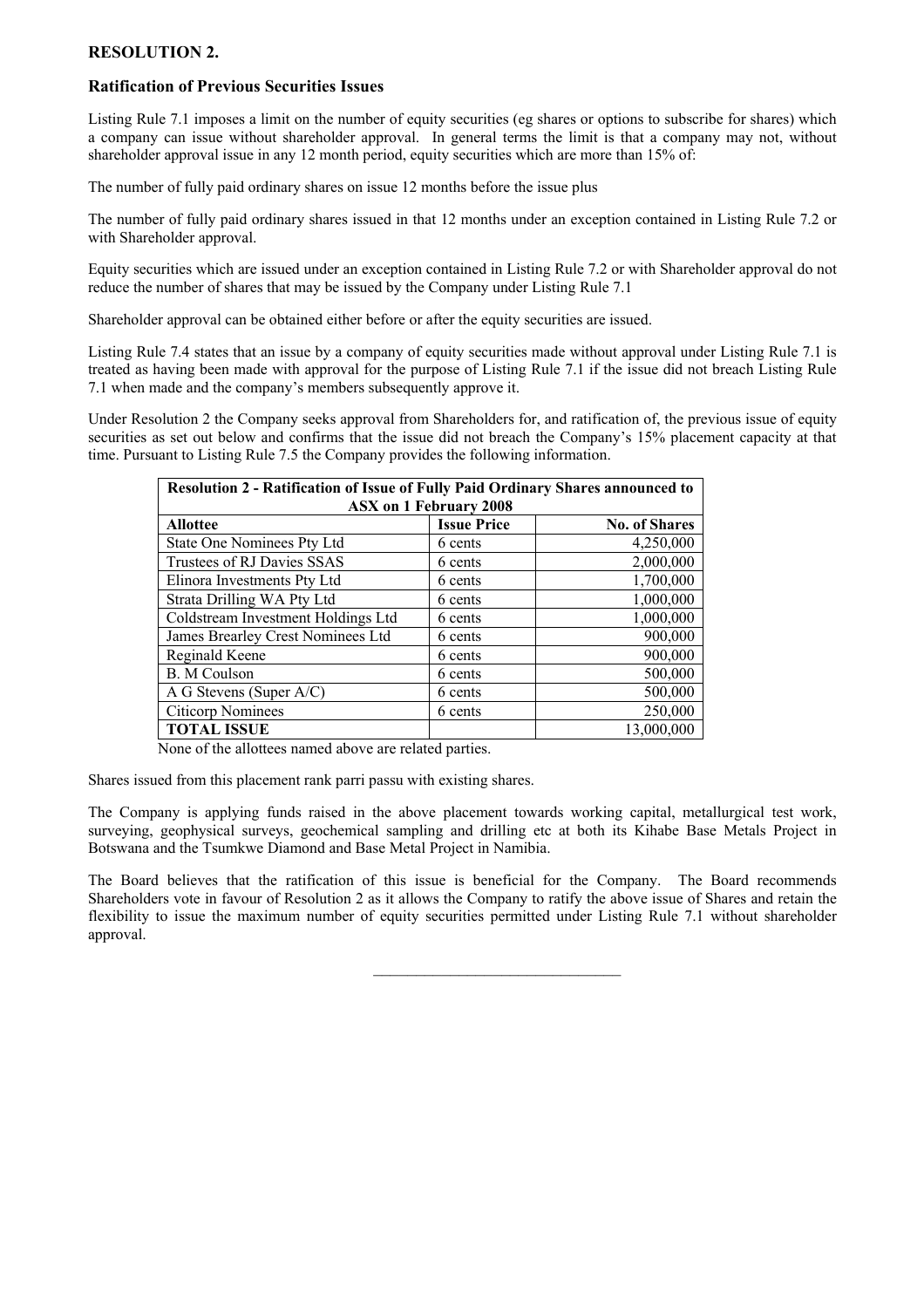# **MOUNT BURGESS MINING N.L.**

A.C.N. 009 067 476

# **APPOINTMENT OF PROXY**

#### **PLEASE RETURN TO:**

Company Secretary c/o Advanced Share Registry Services PO Box 1156 Nedlands 6909 Western Australia OR 110 Stirling Highway Nedlands 6009 Western Australia

 $I/We$  (name) of the contract of the contract of the contract of the contract of the contract of the contract of the contract of the contract of the contract of the contract of the contract of the contract of the contract of the contrac

being a Shareholder/s of Mount Burgess Mining N.L. and entitled to attend and vote hereby appoint the following proxy/proxies to attend and act on my/our behalf and to vote in accordance with my/our directions at the General Meeting of Mount Burgess Mining N.L. to be held in the Sandalwood Conference Room, Ground Floor, Holiday Inn City Centre, 788 Hay Street Perth, Western Australia at 4 p.m. WST on Thursday 3 April 2008 and at any adjournment of that meeting.

| <b>The Chairman</b><br>of the meeting<br>OR<br>If the person you are appointing as your proxy is someone other than the Chairman of the meeting:<br>Write the name of that person in the box below. | <b>IMPORTANT:</b><br>undirected proxies in favour of each resolution |               |     | If the Chairman of the meeting is your proxy, or if appointed your proxy by default and you do not wish to direct<br>him/her how to vote on any of these resolutions, you must mark this box with an "X". By marking this box, you<br>acknowledge that the Chairman of the meeting may exercise your proxy on those resolutions (for which you have not<br>given a direction) even if he/she has an interest in the outcome of the resolution and that votes cast by him/her other than<br>as proxy holder, will be disregarded because of that interest. If you do not mark this box, and you have not directed your<br>proxy how to vote on any of these resolutions, the Chairman of the meeting will not cast your votes on the resolutions<br>(for which you have not given a direction) on a show of hands or on a poll. The Chairman of the meeting intends to vote |
|-----------------------------------------------------------------------------------------------------------------------------------------------------------------------------------------------------|----------------------------------------------------------------------|---------------|-----|----------------------------------------------------------------------------------------------------------------------------------------------------------------------------------------------------------------------------------------------------------------------------------------------------------------------------------------------------------------------------------------------------------------------------------------------------------------------------------------------------------------------------------------------------------------------------------------------------------------------------------------------------------------------------------------------------------------------------------------------------------------------------------------------------------------------------------------------------------------------------|
|                                                                                                                                                                                                     |                                                                      | $\frac{0}{0}$ |     | You must specify the % of your votes that you<br>authorise your proxy to exercise if:                                                                                                                                                                                                                                                                                                                                                                                                                                                                                                                                                                                                                                                                                                                                                                                      |
| If you hold 2 or more Shares in Mount Burgess Mining N.L., you may appoint a second proxy:<br>Write the name of your second proxy in the box below.                                                 |                                                                      |               | (a) | You have only appointed 1 proxy and do not<br>want him/her to exercise all your votes; or                                                                                                                                                                                                                                                                                                                                                                                                                                                                                                                                                                                                                                                                                                                                                                                  |
|                                                                                                                                                                                                     |                                                                      | $\%$          | (b) | You have appointed 2 proxies under this<br>proxy form.                                                                                                                                                                                                                                                                                                                                                                                                                                                                                                                                                                                                                                                                                                                                                                                                                     |

If you do not name a proxy or your named proxy fails to attend the meeting, the Chairman of the meeting will be appointed as your proxy to attend and act on your behalf and to vote in accordance with the following directions at the General Meeting of Mount Burgess Mining N.L. to be held in the Sandalwood Conference Room, Ground Floor, Holiday Inn City Centre, 778 Hay Street, Perth, Western Australia at 4 pm WST on Thursday 3 April 2008 and at any adjournment of that meeting.

**Voting directions to your proxy** – Please mark only one of the boxes with an "X" for each resolution to indicate your directions.

**Ordinary Business** 

|                                                               | For | Against | Abstain |
|---------------------------------------------------------------|-----|---------|---------|
| 1. Ratification of Previous Securities Issue –15 October 2007 |     |         |         |
| 2. Ratification of Previous Securities Issue –1 February 2008 |     |         |         |

**\* If you mark the "Abstain" box with an 'x' for a particular resolution, you are directing your proxy not to vote on your behalf on a show of hands or on a poll.** 

**PLEASE SIGN HERE: This section** *must* **be signed in accordance with the instructions overleaf.**

**Individual or Shareholder 1 Shareholder 2 Shareholder 3** 

**Sole Company Secretary** 

**Sole Director and Director Director Company Secretary Company Secretary Company Secretary Properties and Director**